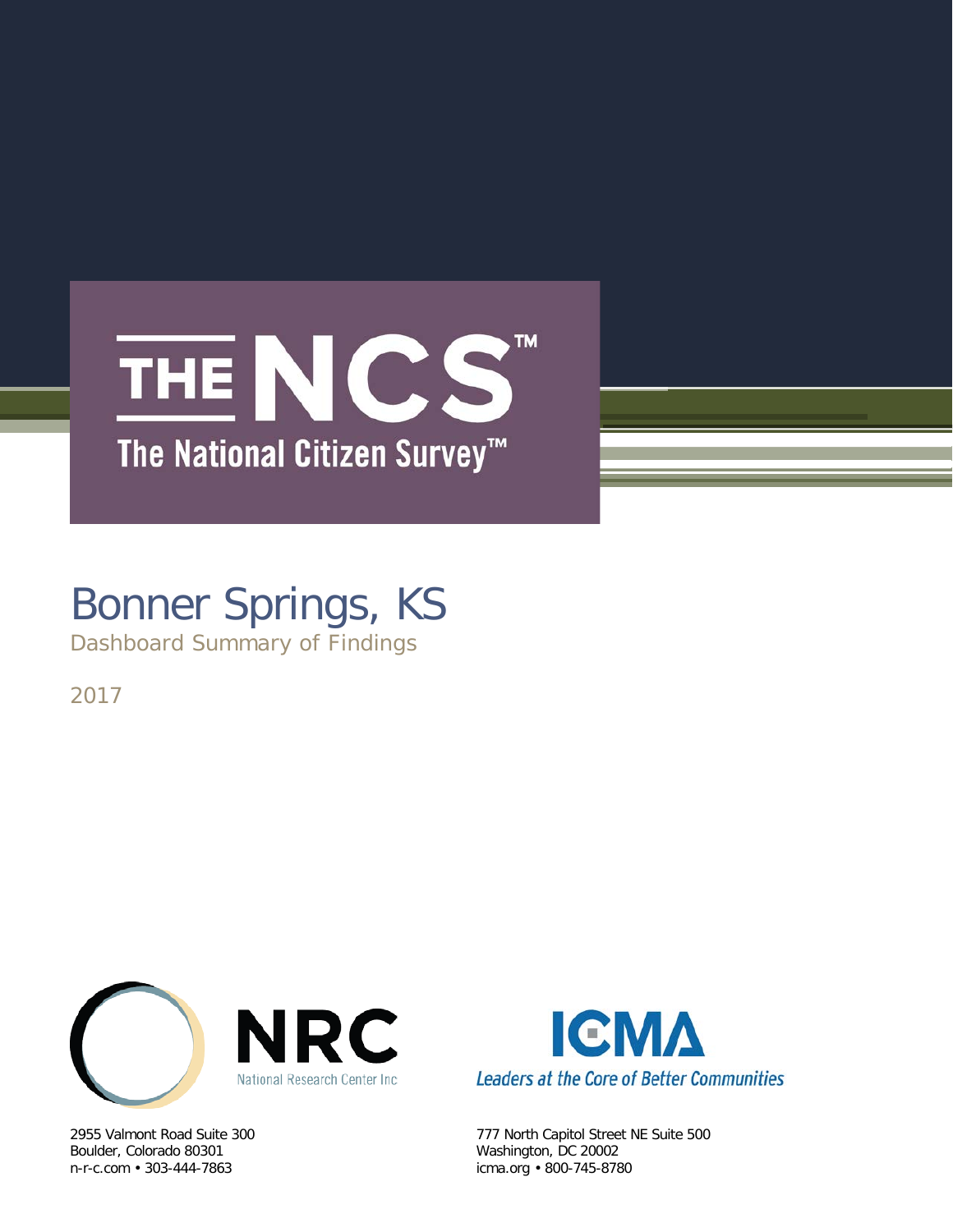# **Summary**

The National Citizen Survey™ (The NCS™) is a collaborative effort between National Research Center, Inc. (NRC) and the International City/County Management Association (ICMA). The survey and its administration are standardized to assure high quality research methods and directly comparable results across The NCS communities. The NCS captures residents' opinions within the three pillars of a community (Community Characteristics, Governance and Participation) across eight central facets of community (Safety, Mobility, Natural Environment, Built Environment, Economy, Recreation and Wellness, Education and Enrichment and Community Engagement). This report summarizes Bonner Springs's performance in the eight facets of community livability with the "General" rating as a summary of results from the overarching questions not shown within any of the eight facets. The "Overall" represents the community pillar in its entirety (the eight facets and general).

By summarizing resident ratings across the eight facets and three pillars of a livable community, a picture of Bonner Springs's community livability emerges. Below, the color of each community facet summarizes how residents rated each of the pillars that support it – Community Characteristics, Governance and Participation. When most ratings were higher than the benchmark, the color is the darkest shade; when most ratings were lower than the benchmark, the color is the lightest shade. A mix of ratings (higher and lower than the benchmark) results in a color between the extremes.

Broadly, ratings about the dimensions of community livability in Bonner Springs were strong and similar to the national benchmark. Ratings for Mobility within the pillar of Community Characteristics were stronger than in other communities, however ratings for Natural Environment within the pillar of Governance tended to be lower. This information can be helpful in identifying the areas that merit more attention.

| $\sim$                          | <b>Community Characteristics</b> |         |          |          | Governance |       | Participation |         |       |  |
|---------------------------------|----------------------------------|---------|----------|----------|------------|-------|---------------|---------|-------|--|
|                                 | Higher                           | Similar | Lower    | Higher   | Similar    | Lower | Higher        | Similar | Lower |  |
| Overall                         |                                  | 36      | 8        |          | 40         |       |               | 29      |       |  |
| General                         | $\Omega$                         |         |          |          |            |       | $\Omega$      |         |       |  |
| Safety                          | $\Omega$                         |         |          |          |            |       |               |         |       |  |
| Mobility                        | $\mathbf{p}$                     | 3       | $\Omega$ |          |            |       |               |         |       |  |
| Natural Environment             |                                  |         |          |          |            |       |               |         |       |  |
| <b>Built Environment</b>        | $\Omega$                         |         | $\Omega$ | $\Omega$ |            |       |               |         |       |  |
| Economy                         | $\Omega$                         |         |          |          |            |       |               |         |       |  |
| <b>Recreation and Wellness</b>  | $\Omega$                         |         |          | U        |            |       |               |         |       |  |
| <b>Education and Enrichment</b> | $\Omega$                         |         |          | U        |            |       |               |         |       |  |
| Community Engagement            | $\Omega$                         | 5       | $\Omega$ | $\Omega$ | 8          |       |               | 10      |       |  |
|                                 |                                  |         |          |          |            |       |               |         |       |  |

#### Figure 1: Dashboard Summary

| Legend |         |
|--------|---------|
|        | Higher  |
|        | Similar |
|        | Lower   |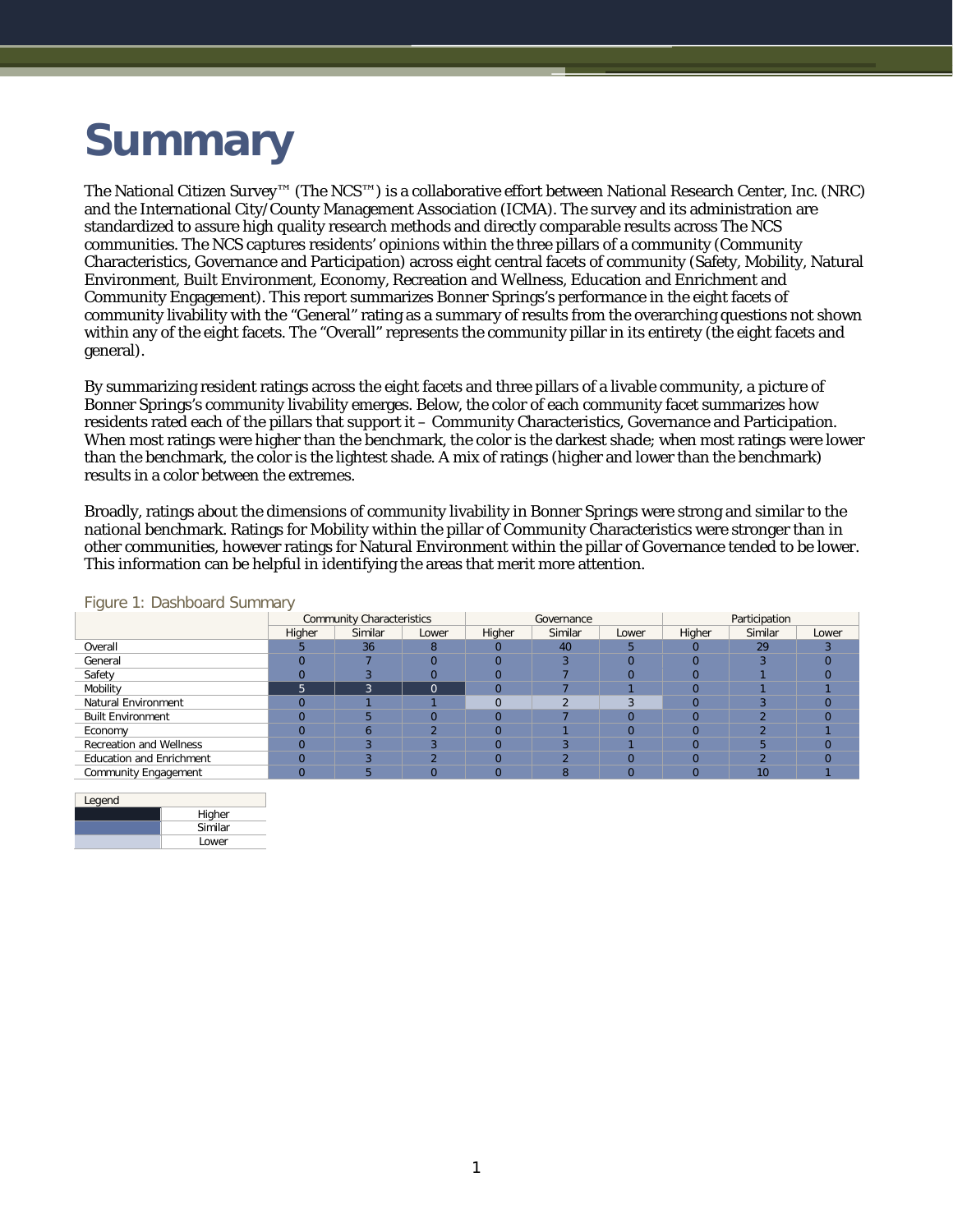### Figure 2: Detailed Dashboard

|                          | <b>Community Characteristics</b>  | Benchmark             | Percent<br>positive | Governance                                     | Benchmark               | Percent<br>positive | Participation                                    | Benchmark             | Percent<br>positive |
|--------------------------|-----------------------------------|-----------------------|---------------------|------------------------------------------------|-------------------------|---------------------|--------------------------------------------------|-----------------------|---------------------|
|                          | Overall appearance                | $\leftrightarrow$     | 61%                 | Customer service                               | $\longleftrightarrow$   | 70%                 | <b>Recommend Bonner Springs</b>                  | $\longleftrightarrow$ | 86%                 |
|                          | Overall quality of life           | $\leftrightarrow$     | 77%                 | Services provided by Bonner<br>Springs         | $\longleftrightarrow$   | 71%                 | Remain in Bonner Springs                         | $\leftrightarrow$     | 86%                 |
| General                  | Place to retire                   | $\leftrightarrow$     | 64%                 | Services provided by the Federal<br>Government | $\longleftrightarrow$   | 37%                 | <b>Contacted Bonner Springs</b><br>employees     | $\longleftrightarrow$ | 51%                 |
|                          | Place to raise children           | $\leftrightarrow$     | 83%                 |                                                |                         |                     |                                                  |                       |                     |
|                          | Place to live                     | $\leftrightarrow$     | 86%                 |                                                |                         |                     |                                                  |                       |                     |
|                          | Neighborhood                      | $\leftrightarrow$     | 83%                 |                                                |                         |                     |                                                  |                       |                     |
|                          | Overall image                     | $\leftrightarrow$     | 60%                 |                                                |                         |                     |                                                  |                       |                     |
|                          | Overall feeling of safety         | $\leftrightarrow$     | 84%                 | Police                                         | $\leftrightarrow$       | 77%                 | Did NOT report a crime                           | $\longleftrightarrow$ | 68%                 |
|                          | Safe in neighborhood              | $\leftrightarrow$     | 94%                 | Crime prevention                               | $\leftrightarrow$       | 63%                 |                                                  |                       |                     |
|                          | Safe downtown/commercial area     | $\leftrightarrow$     | 96%                 | Fire                                           | $\leftrightarrow$       | 86%                 |                                                  |                       |                     |
| Safety                   |                                   |                       |                     | Fire prevention                                | $\leftrightarrow$       | 68%                 |                                                  |                       |                     |
|                          |                                   |                       |                     | Ambulance/EMS                                  | $\leftrightarrow$       | 83%                 |                                                  |                       |                     |
|                          |                                   |                       |                     | Emergency preparedness                         | $\leftrightarrow$       | 61%                 |                                                  |                       |                     |
|                          |                                   |                       |                     | Animal control                                 | $\leftrightarrow$       | 60%                 |                                                  |                       |                     |
|                          | Traffic flow                      |                       | 78%                 | Traffic enforcement                            | $\leftrightarrow$       | 64%                 | Walked or biked instead of driving               | $\longleftrightarrow$ | 59%                 |
|                          | Travel by car                     |                       | 91%                 | Street repair                                  | $\leftrightarrow$       | 33%                 | Used public transportation instead<br>of driving | T                     | 9%                  |
|                          | Travel by bicycle                 | $\leftrightarrow$     | 55%                 | Street cleaning                                |                         | 44%                 |                                                  |                       |                     |
|                          | Ease of walking                   | $\leftrightarrow$     | 66%                 | Street lighting                                | $\leftrightarrow$       | 57%                 |                                                  |                       |                     |
| Mobility                 | Travel by public transportation   |                       | 58%                 | Snow removal                                   | $\leftrightarrow$       | 52%                 |                                                  |                       |                     |
|                          | Overall ease of travel            |                       | 89%                 | Sidewalk maintenance                           | $\leftrightarrow$       | 41%                 |                                                  |                       |                     |
|                          | Public parking                    |                       | 75%                 | Traffic signal timing                          | $\leftrightarrow$       | 56%                 |                                                  |                       |                     |
|                          | Paths and walking trails          | $\leftrightarrow$     | 58%                 | Bus or transit services                        | $\leftrightarrow$       | 58%                 |                                                  |                       |                     |
|                          | Overall natural environment       | $\leftrightarrow$     | 74%                 | Garbage collection                             | t                       | 61%                 | Recycled at home                                 | $\leftrightarrow$     | 76%                 |
| Natural<br>Environment   | Cleanliness                       |                       | 60%                 | Recycling                                      |                         | 62%                 | Conserved water                                  | $\longleftrightarrow$ | 78%                 |
|                          |                                   |                       |                     | Drinking water                                 | $\downarrow \downarrow$ | 40%                 | Made home more energy efficient                  | $\longleftrightarrow$ | 71%                 |
|                          |                                   |                       |                     | Open space                                     | $\leftrightarrow$       | 54%                 |                                                  |                       |                     |
|                          |                                   |                       |                     | Natural areas preservation                     | $\leftrightarrow$       | 54%                 |                                                  |                       |                     |
| <b>Built Environment</b> | New development in Bonner Springs | $\leftrightarrow$     | 45%                 | Sewer services                                 | $\leftrightarrow$       | 61%                 | NOT experiencing housing cost<br>stress          | $\longleftrightarrow$ | 75%                 |
|                          | Affordable quality housing        | $\leftrightarrow$     | 54%                 | Storm drainage                                 | $\leftrightarrow$       | 67%                 | Did NOT observe a code violation                 | $\longleftrightarrow$ | 45%                 |
|                          | Housing options                   | $\leftrightarrow$     | 49%                 | Power utility                                  | $\leftrightarrow$       | 72%                 |                                                  |                       |                     |
|                          | Overall built environment         | $\longleftrightarrow$ | 51%                 | <b>Utility billing</b>                         | $\leftrightarrow$       | 62%                 |                                                  |                       |                     |
|                          | Public places                     | $\leftrightarrow$     | 55%                 | Land use, planning and zoning                  | $\leftrightarrow$       | 45%                 |                                                  |                       |                     |
|                          |                                   |                       |                     | Code enforcement                               | $\leftrightarrow$       | 41%                 |                                                  |                       |                     |
|                          |                                   |                       |                     | Cable television                               | $\leftrightarrow$       | 53%                 |                                                  |                       |                     |

**Legend**

↑↑ Much higher ↑ Higher ↔ Similar ↓ Lower ↓↓ Much lower \* Not available